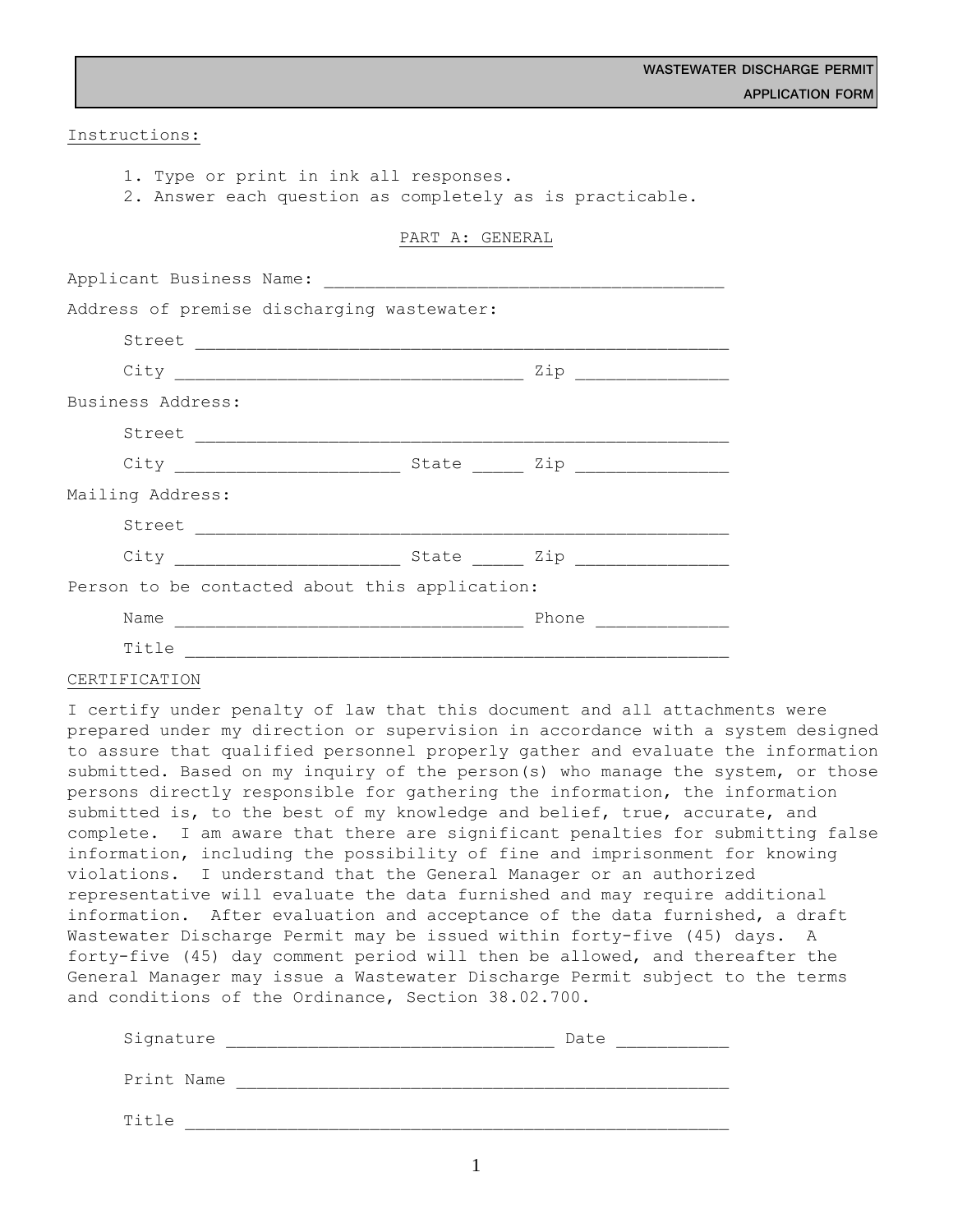### PART B: BUSINESS DESCRIPTION

PURPOSE: The business description is primarily used to determine the substances which may enter into the wastewater discharge from the Business Activity.

BUSINESS ACTIVITY: Complete a separate Part B for each major business activity occurring on the premise. This form may be copied.

ACTIVITY: \_\_\_\_\_\_\_\_\_\_\_\_\_\_\_\_\_\_\_\_\_\_\_\_\_\_\_\_\_ SIC CODE: \_\_\_\_\_\_\_\_\_\_

NAICS CODE:

Type of Products: List each that are or may be produced from this business activity.

Catalysts and/or intermediaries:

Principal raw materials used:

ENVIRONMENTAL PERMITS: List all held by or for this facility.

DISCHARGE PERIOD

| Discharge occurs daily: from |  |  |  |
|------------------------------|--|--|--|
|------------------------------|--|--|--|

Circle the days of the week that discharge does not occur:

# M T W R F S S

Indicate with an 'x' whether the business activity is:

Continuous throughout the year, or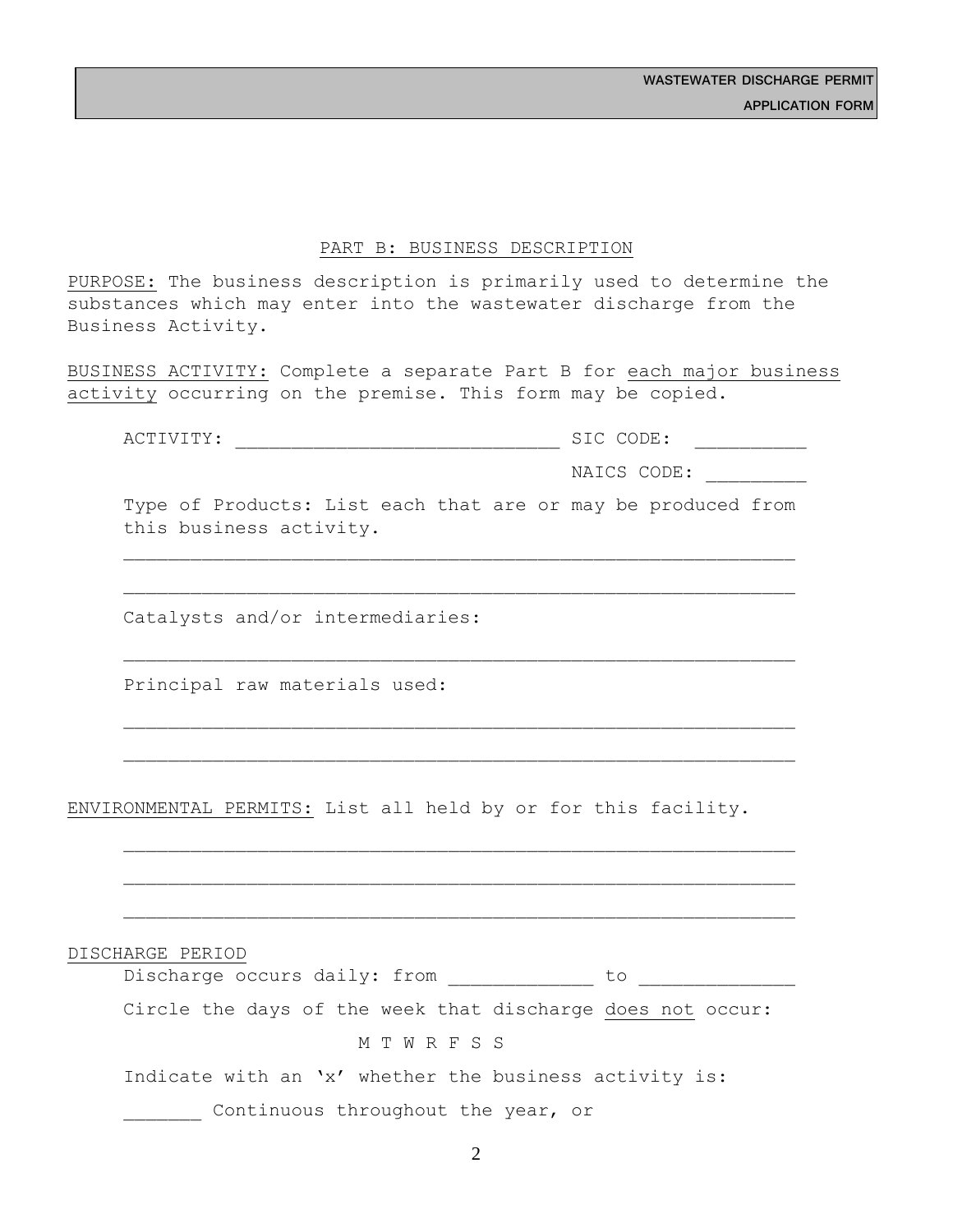**WASTEWATER DISCHARGE PERMIT APPLICATION FORM**

Seasonal- Circle the months of the year during which discharge does not occur: J F M A M J J A S O N D Is there a scheduled shutdown? If so, when?

Is any wastewater other than domestic wastes discharged into the public sewer system? Yes \_\_\_\_\_ No \_\_\_\_\_ If 'no' is \_\_\_ marked, completion of the remainder of this application is not required. Please return the completed Parts A and B. If 'yes' is marked, complete the remainder of this form.

## PART C: SITE LAYOUT AND SCHEMATIC FLOW DIAGRAM

PURPOSE: The Site Layout and Schematic Flow Diagram will enable selection of suitable sampling location(s) for the determination and verification of wastewater strength and constituent concentrations.

SITE LAYOUT AND SCHEMATIC FLOW DIAGRAM: In the space below, or on a separate sheet, present a conceptual site plan of your premises, indicating all sewers and appurtenances. Include the locations of all water meters, sewer meters, storm drains, public sewers, and each building sewer\* connected to the public sewers. Indicate which business activities contribute to the flow in each building sewer. Show existing and/or possible sampling locations.

\* Sewer conveying wastewater from the premises of a user to a public sewer.

3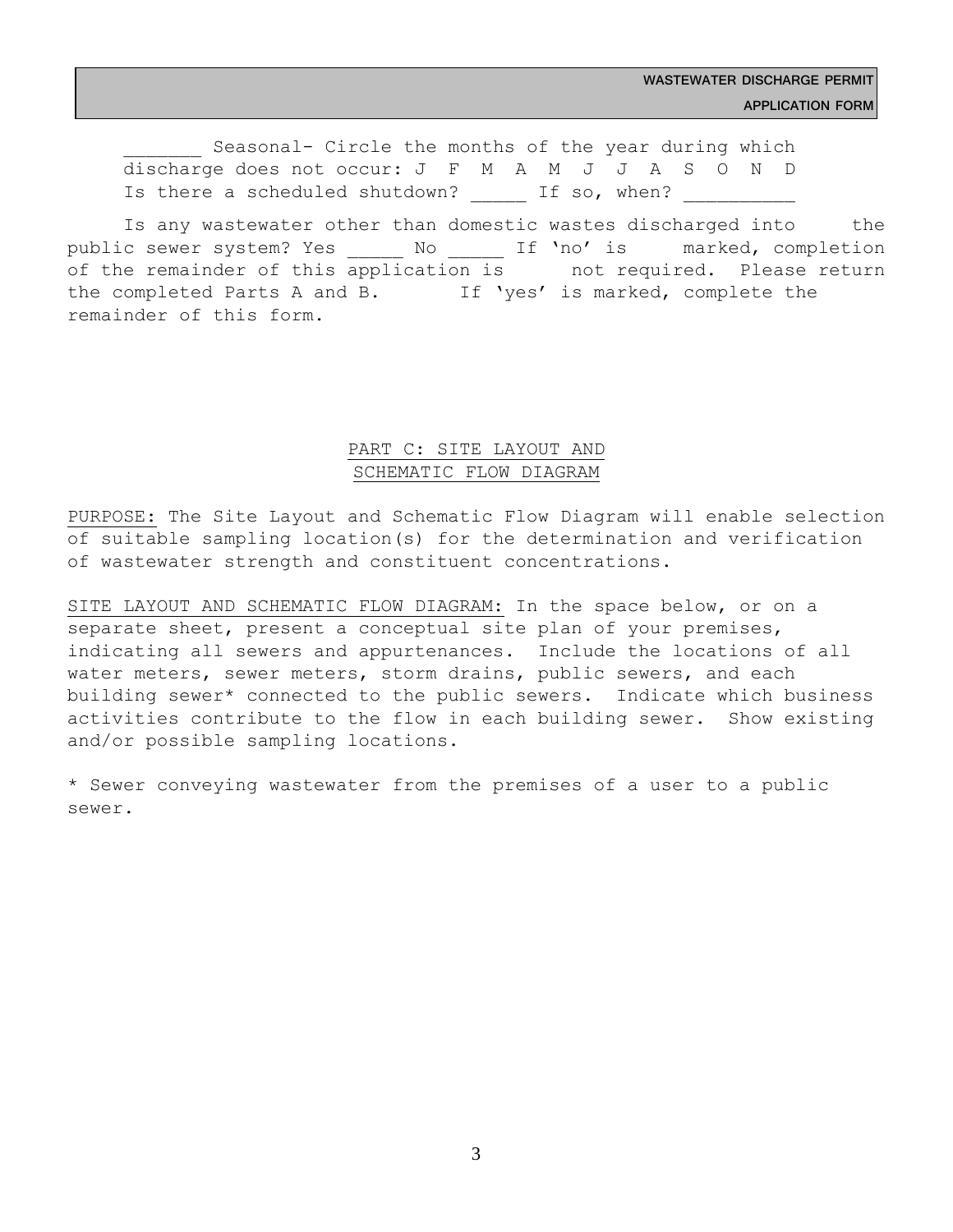## PART D: WATER SOURCE AND USE

PURPOSE: The water source and use information will enable the County to determine the volumes and sources of wastewater discharged to the public sewer.

WATER USE AND DISPOSITION: Average quantity of water received and wastewater discharged per production day at production design capacity. Indicate current deviations from this data in the "method and calculations" section on the next page.

|            |           | Supplied From (gpd) | Discharged   | To (gpd)  |
|------------|-----------|---------------------|--------------|-----------|
| Water use: | Purchased | Other (1)           | Public Sewer | Other (2) |
| Sanitary   |           |                     |              |           |
| Processes  |           |                     |              |           |
| Boiler     |           |                     |              |           |
| Cooling    |           |                     |              |           |
| Washing    |           |                     |              |           |
| Product    |           |                     |              |           |
| Other (3)  |           |                     |              |           |
|            |           |                     |              |           |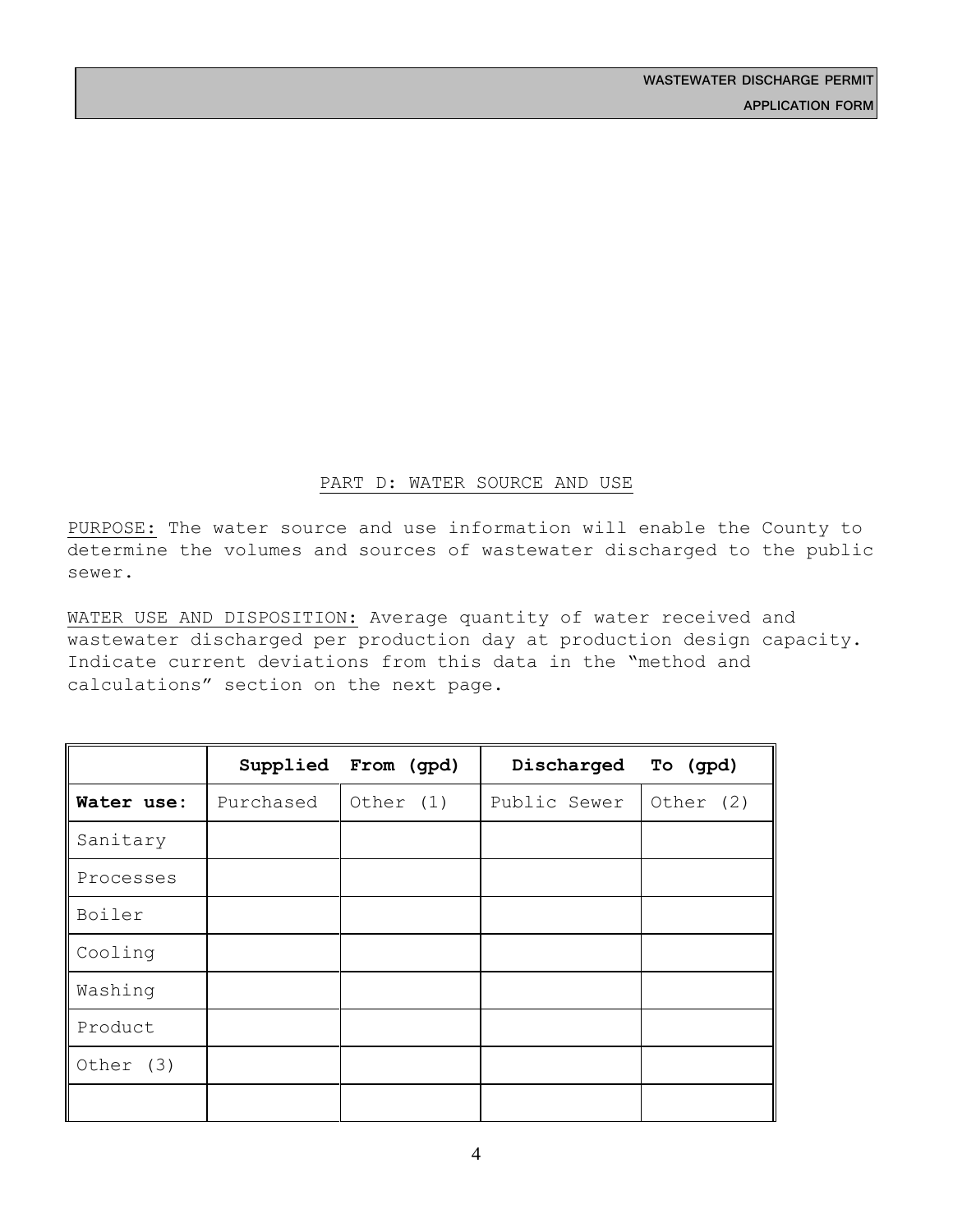| Total |  |  |
|-------|--|--|

Maximum daily flow (gpd):

Notes: (1) Enter the quantity and the appropriate code letter indicating the source: a- well; b- creek; c- estuary; d- stormwater; e- reclaimed water.

 (2) Enter the quantity and the appropriate code letter indicating the discharge point: a- well; b- creek; c- estuary; d- stormwater; e- rail, truck, barge; f- evaporation; g- product. (3) Describe:

> PART D: WATER SOURCE & USE (Continuation)

Show the method and calculations used to determine the quantities on the previous page. (Use additional sheets, if necessary).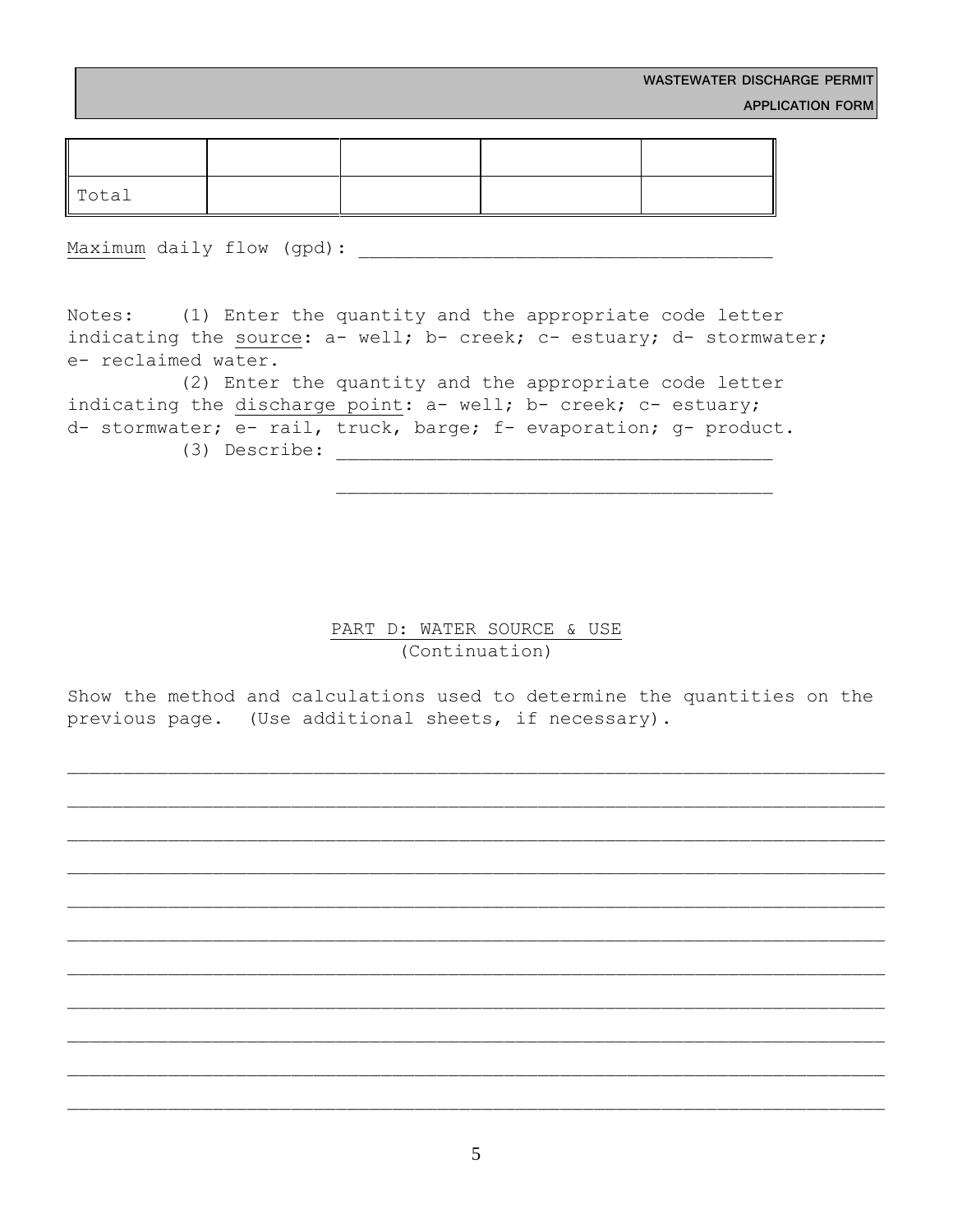## NUMBER OF EMPLOYEES:

|          |     | Office | Pro | duction (# of emplo |       |       | es/sh | t)    |
|----------|-----|--------|-----|---------------------|-------|-------|-------|-------|
|          |     |        | Day | Shift               | Swing | Shift | Night | Shift |
|          | No. | Hours  | No. | Hours               | No.   | Hours | No.   | Hours |
| Weekday  |     | to     |     | to                  |       | to    |       | to    |
| Saturday |     | to     |     | to                  |       | to    |       | to    |
| Sunday   |     | to     |     | to                  |       | to    |       | to    |

## PART E: BUILDING SEWER DISCHARGE

PURPOSE: The building sewer discharge information will identify the variation in flow rate and the type of constituents and characteristics of the discharge to the public sewers.

BUILDING SEWER DISCHARGE: Complete a separate PART E for each discharge point to the public sewers, as shown in PART C. Copies of this form are permitted.

Building Sewer Designation- (same as that shown in PART C)

SUBSTANCES PROPOSED TO BE DISCHARGED: List common and chemical names of any materials or products proposed to be discharged to the sewer. Briefly describe the physical and chemical properties of each substance and product. Also, indicate if any substance could be classified as a hazardous waste under 40 CFR Part 261.

6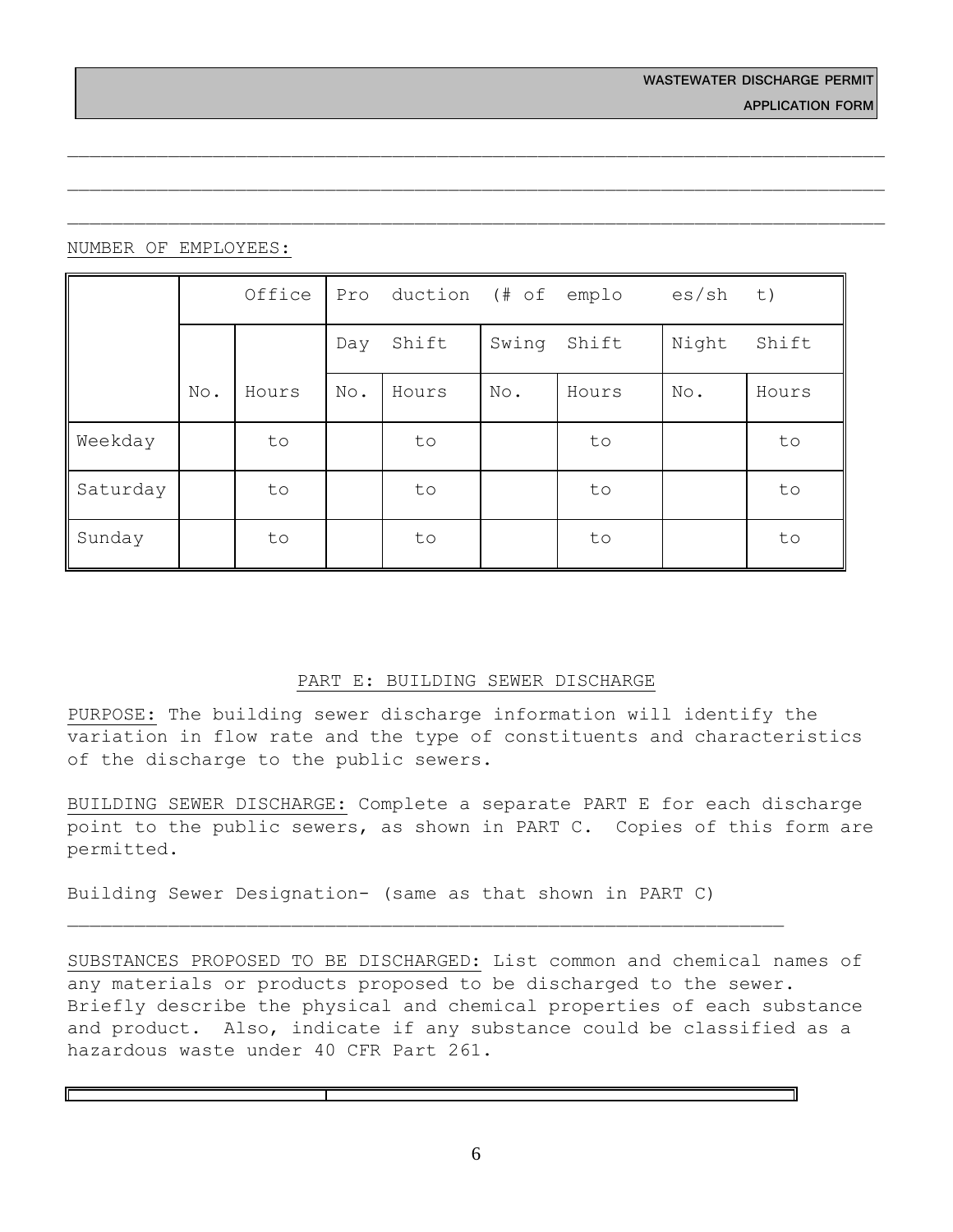| Name | Description |
|------|-------------|
|      |             |
|      |             |
|      |             |
|      |             |
|      |             |
|      |             |
|      |             |

| If Batch Discharge, indicate: |                                                                     |                    |              |
|-------------------------------|---------------------------------------------------------------------|--------------------|--------------|
| Number of batch discharges:   |                                                                     |                    | per month    |
|                               |                                                                     |                    | days of week |
|                               | at: $\qquad \qquad$ $\qquad \qquad$ $\qquad \qquad$ $\qquad \qquad$ |                    | hours of day |
| Average quantity per batch:   |                                                                     |                    | gallons      |
| Flow rate:                    |                                                                     | gallons per minute |              |

S.P.C.C.: Is a Spill Prevention Control and Countermeasure Plan in effect for this facility? Yes No

COMMENTS:

PART E: BUILDING SEWER DISCHARGE (Continuation)

WASTEWATER CONSTITUENTS: Indicate if any of the following constituents, characteristics, or substances are or can be present in your wastewater discharge as a result of your operations. It is not necessary to have an analysis of your wastewater performed at this time. Mark with an 'X' those constituents applicable to the building sewer discharge.

NOTE: The listing presented is intended to provide detailed data concerning the nature of each discharge. Constituents included are more extensive than those limited in Chapter 38 of the New Castle County Code so that information on all characteristics of the discharge may be evaluated.

| Concentration, if known |  |
|-------------------------|--|
|-------------------------|--|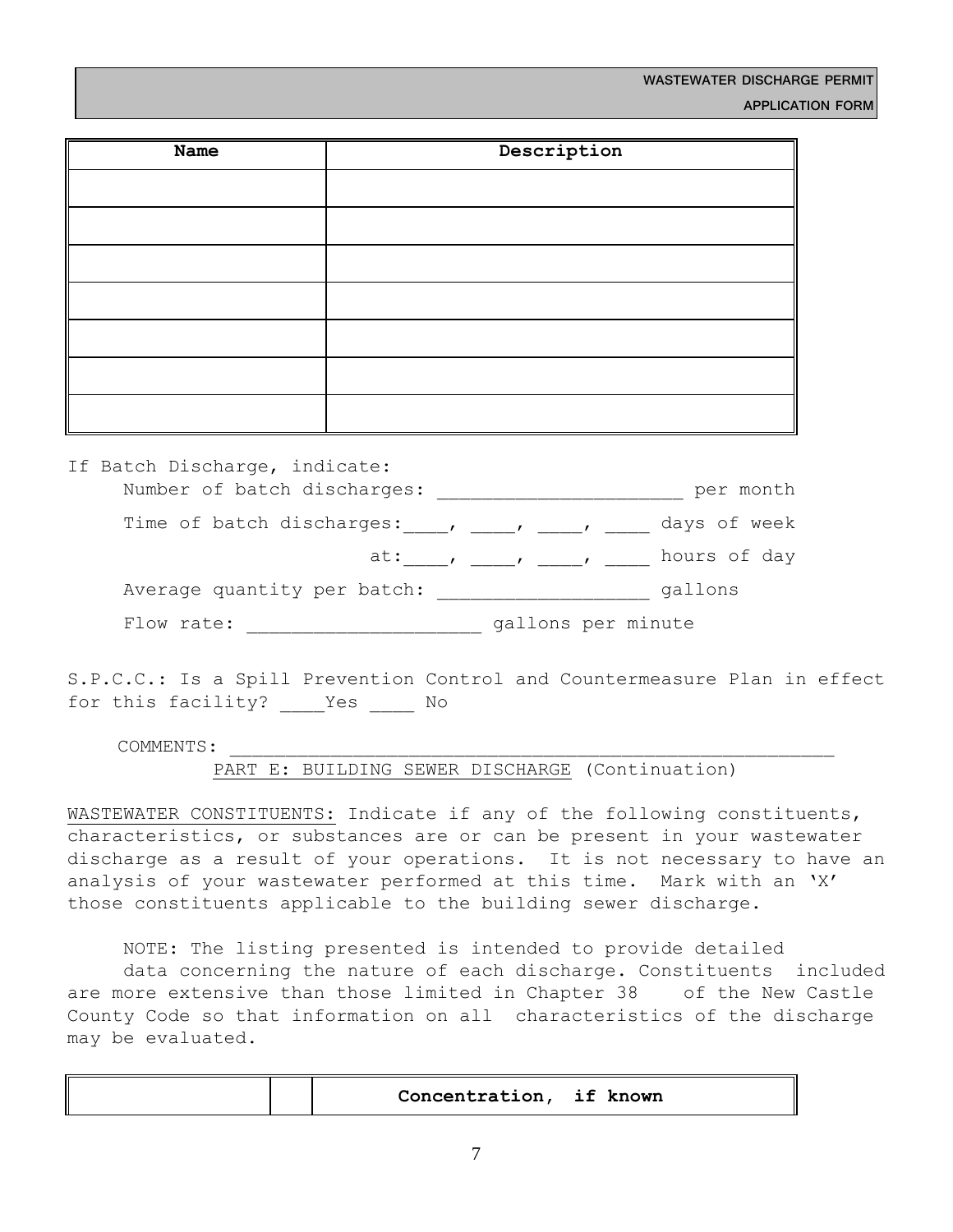| <b>CONSTITUENTS</b>       | X | <b>AVERAGE</b> | <b>MAXIMUM</b> |
|---------------------------|---|----------------|----------------|
| BOD (5 Day)               |   |                |                |
| Suspended Solids          |   |                |                |
| pH                        |   |                |                |
| Ammonia Nitrogen          |   |                |                |
| Hydrogen Sulfide          |   |                |                |
| Phenolics                 |   |                |                |
| Oil & Grease,<br>mineral  |   |                |                |
| Oil & Grease,<br>total    |   |                |                |
| Temperature               |   |                |                |
| Radioactive<br>substances |   |                |                |
| Others *                  |   |                |                |
|                           |   |                |                |

\*Please list Priority Pollutant information on additional sheets. Any other constituents must be listed here or on additional sheets.

NATIONAL PRETREATMENT STANDARDS: Is this facility subject to an existing Categorical Pretreatment Standard? Last Yes \_\_\_\_\_No \_\_\_\_\_ Do Not Know if yes, are Pretreatment

Standards being met on a consistent basis?

PART E: BUILDING SEWER DISCHARGE (Continuation)

If an analysis of the building sewer discharge has already been made, attach a copy of the most recent sampling data or series of data and indicate:

| Grab | Composite                    | (period |  |  |
|------|------------------------------|---------|--|--|
|      | Type of sample collected:    |         |  |  |
|      | Date of sample event $(s)$ : |         |  |  |